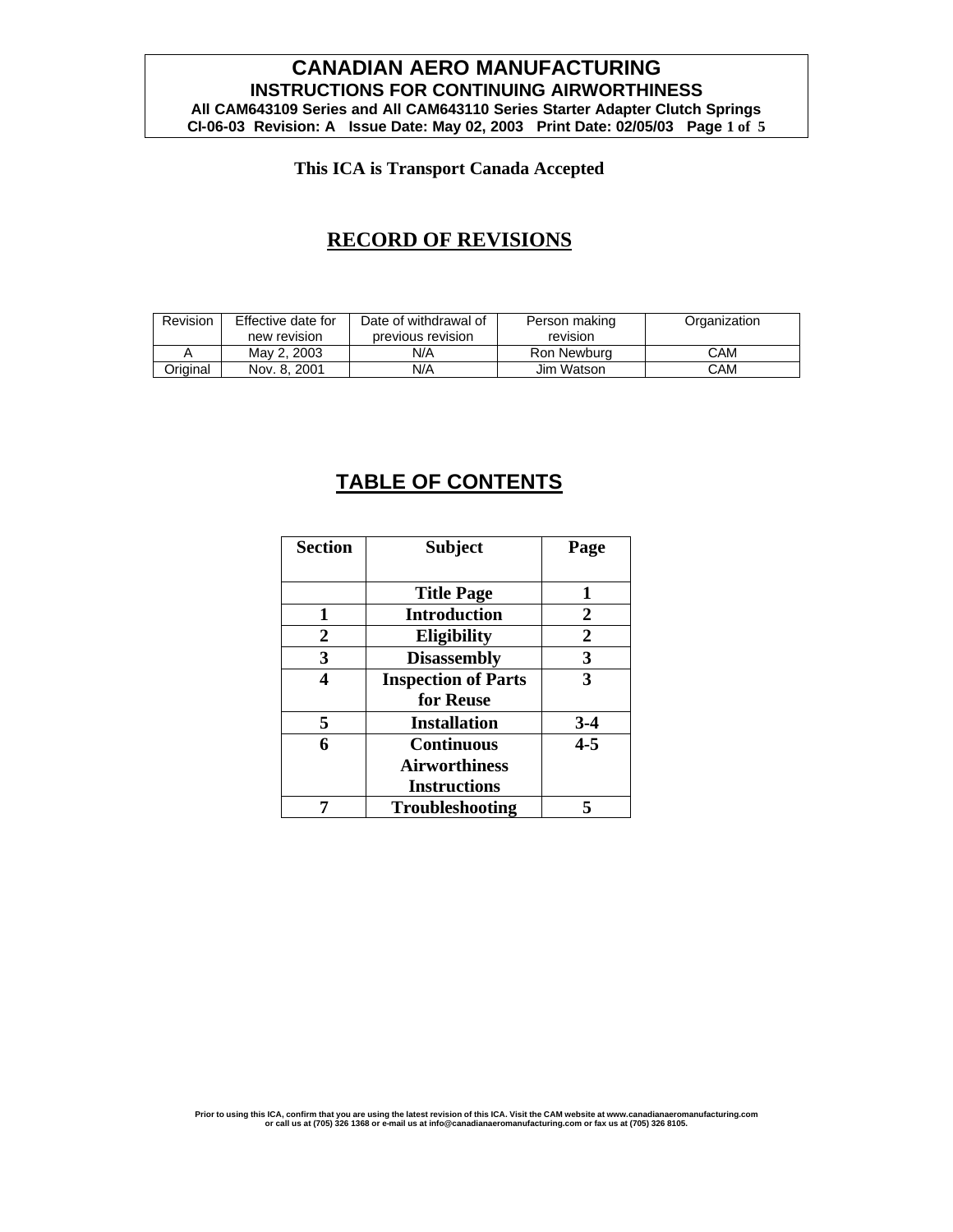### **1. INTRODUCTION:**

1.1 All CAM Clutch Springs are currently manufactured as per Canadian Aero Manufacturing PDA01-11, issue # 2 or later approved revisions.

1.2 These instructions apply to all CAM643109 Series and all CAM643110 Series Starter Adapter Clutch Springs. This ICA describes the installation and required maintenance elements. These parts are PDA approved replacements for original Teledyne Continental springs of the same application.

1.3 This document provides instruction for the disassembly, inspection, limited rework, and reassembly of affected starter adapters. The installation of the CAM spring involves specialized repair procedures that may be beyond the scope of some repair facilities. Cylindrical Grinding, Lathe Work, NDT (MPI and LPI), Bead Blasting, and Specialized Measuring are required to complete this installation. Great care must be taken to maintain cleanliness during inspection and assembly, particularly internal oil flow passages.

1.4 The satisfactory function of the Continental Starter Adapter is very much dependent upon the dimensions and condition of these springs. Prior to installation of any of the products described herein, confirm that all of the components are within the dimensional tolerances and conditions required by both these instructions and the prevailing TCM publications.

#### **Note: Chrome plated shaft gears are not to be used under any circumstances, as they will cause premature spring wear and give an extremely short service life.**

1.5 Do not attempt the installation of the CAM clutch spring, or other maintenance on an adapter for which you do not possess adequate service information. It should be noted that some starter adapter part numbers are different simply because fittings or brackets, or stud lengths, are different to accommodate other engine or airframe systems. The internal components may be common to other starter adapters.

1.6 Geared, permanent magnet, starter motors, OEM and "after market" light weight may be used with CAM643109 Series and CAM643110 Series Starter Adapter Clutch Springs.

1.7 CAM643109 Series and CAM643110 Series Starter Adapter Clutch Springs are available in standard (new size) as well as the following size:

M15 – this spring is intended for use with Shaft Gears which have been worn or damaged by use, and have been reworked for reuse, by grinding the starter adapter main shaft gear friction drum undersize.

1.8 Distribution of this ICA is accomplished at the time of sale of a CAM Spring. This ICA is also available via the CAM website. Should there be a revision, the latest version will be available on the CAM website.

1.9 Revisions of this ICA are done by entire replacement only. All pages are at the same revision status, and are in effect as shown in the Header.

### **2. ELIGIBILITY:**

2.1 This replacement clutch spring may be installed on Continental engines as per CAM Document CA-C-01, Rev: B-2 or later approved revision.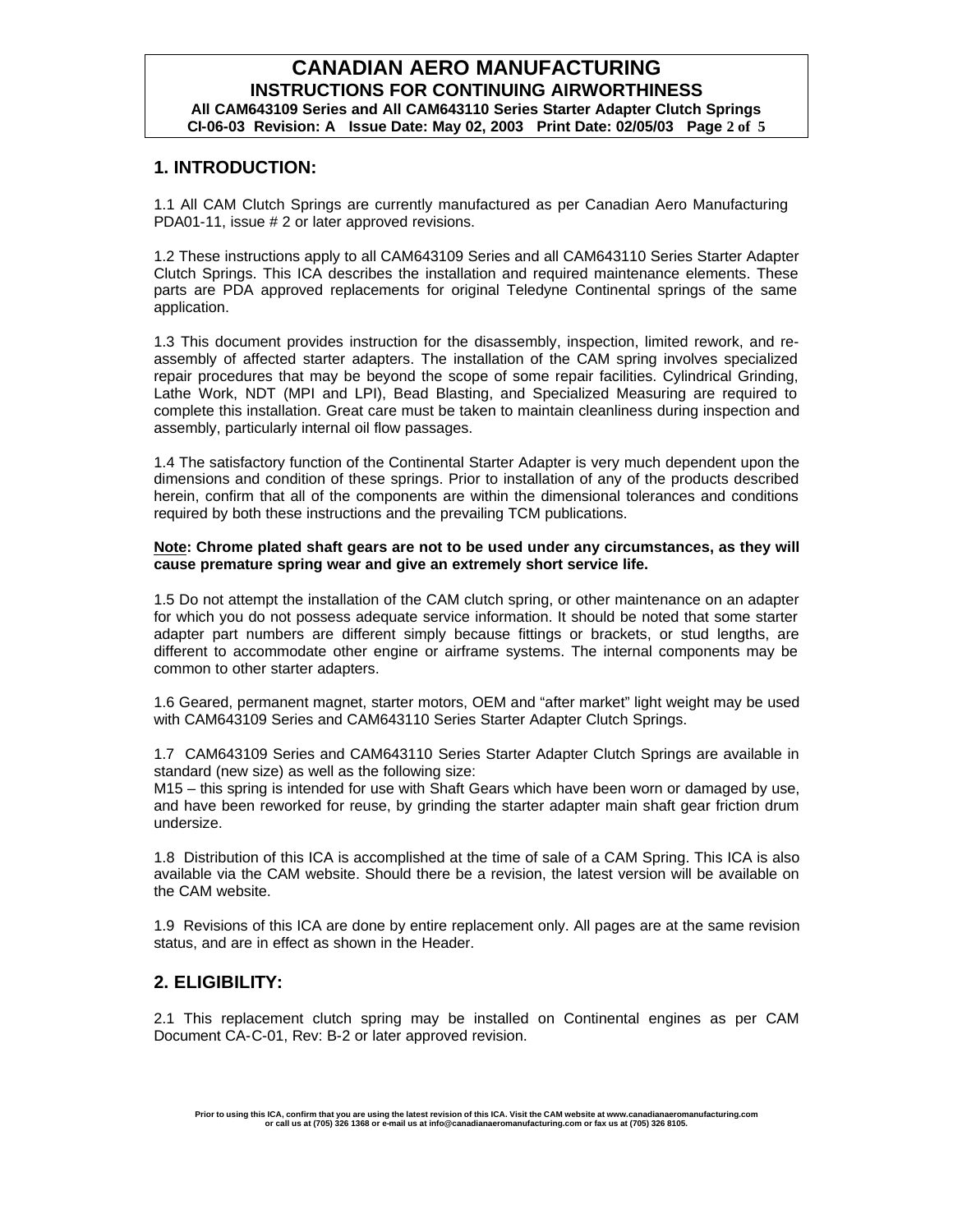### **CANADIAN AERO MANUFACTURING INSTRUCTIONS FOR CONTINUING AIRWORTHINESS All CAM643109 Series and All CAM643110 Series Starter Adapter Clutch Springs CI-06-03 Revision: A Issue Date: May 02, 2003 Print Date: 02/05/03 Page 3 of 5**

### **3. DISASSEMBLY:**

- Use aluminum soft jaws to hold the adapter in a bench vise by the shaft gear teeth.
- Remove nuts or bolts, washers and lock washers which retain the adapter lid.
- Remove lid, remove retaining ring and seal from inside the lid. Discard ring and seal.
- Using a suitable two-jaw puller, remove the bearing from main shaft gear. Discard bearing.
- Remove the shaft gear from the housing and set it aside
- Remove worm wheel with the spring attached and set it aside.
- Remove the retaining ring from the bottom of the adapter.
- Place the housing in a suitable hydraulic press so as to press out the cup bearing, part #641368, and the entire worm shaft assembly. Push out the worm shaft and worm, and set them aside. Discard bearing.
- Place the worm wheel in the vise. Bend the lock tab straight using a screwdriver.
- Using a 7/16 wrench, remove the screw from the worm wheel.
- To remove the spring, turn it 180 $^{\circ}$  (as you turn the spring, pull outwards).
- Using a small screwdriver, through the hole in the worm wheel opposite the screw hole, pry the corner of the spring up, and release it from the groove. Discard the spring.
- Remove snap ring from worm shaft assembly and press bearing off of the shaft.
- Wash the housing, lid, shaft, worm wheel, shaft gear, worm shaft, worm and retaining screw invarsol, or other suitable degreaser. Use a long bristle brush to clean inside the shaft completely.
- Dry off all the parts using compressed air.
- Sand or glass bead blasting the housing, worm wheel and lid is recommended.

### **4. INSPECTION OF PARTS FOR RE-USE:**

- Inspect the housing checking for cracks, dents, or chips, dowel holes, worn out studs or un-repairable threaded holes, make sure the three worm wheel pads are flat and smooth. Check that the retaining ring groove in the adapter housing has no chips or gaps in it.
- Inspect the housing and lid using an accepted Liquid Penetrant Inspection process
- Visually inspect the lid making sure there are no cracks. Pay special attention to the bolt holes. Check that the snap ring groove has no wear or chips, ensure that the oil groove is clean and free of obstructions.
- Inspect the worm wheel to make sure there are no cracks or chips on the teeth, and that each gear tooth surface is smooth. Measure the worm wheel drum to determine if it must be turned down to the next size.
- Inspect the shaft, paying attention to the friction drum size and the gear teeth. Make sure the gear teeth are not pitted or rusty. Check to make sure that the bearing surface is smooth. Inspect the threads, splines or keyways at the end of the shaft for wear or rust pitting.
- On the worm shaft, look for any pitting or rust. Look for any chips or dents. Polish the worm shaft in the lathe using Scotch brite.
- Inspect the shafts by Magnetic Particle Inspection as per accepted procedure. Inspect all non-ferrous parts by LPI as per accepted procedure.
- Paint or Alodine the housing and lid after inspection is complete.

### **5. INSTALLATION:**

#### **5.1 Grinding Friction Drum of Shaft Gear and turning Worm Wheel:**

5.1.1 Installation of the standard spring cannot be accomplished if the friction drum area of the shaft gear is worn below 1.948" diameter on the large end or 1.9365" on the small diameter. If it is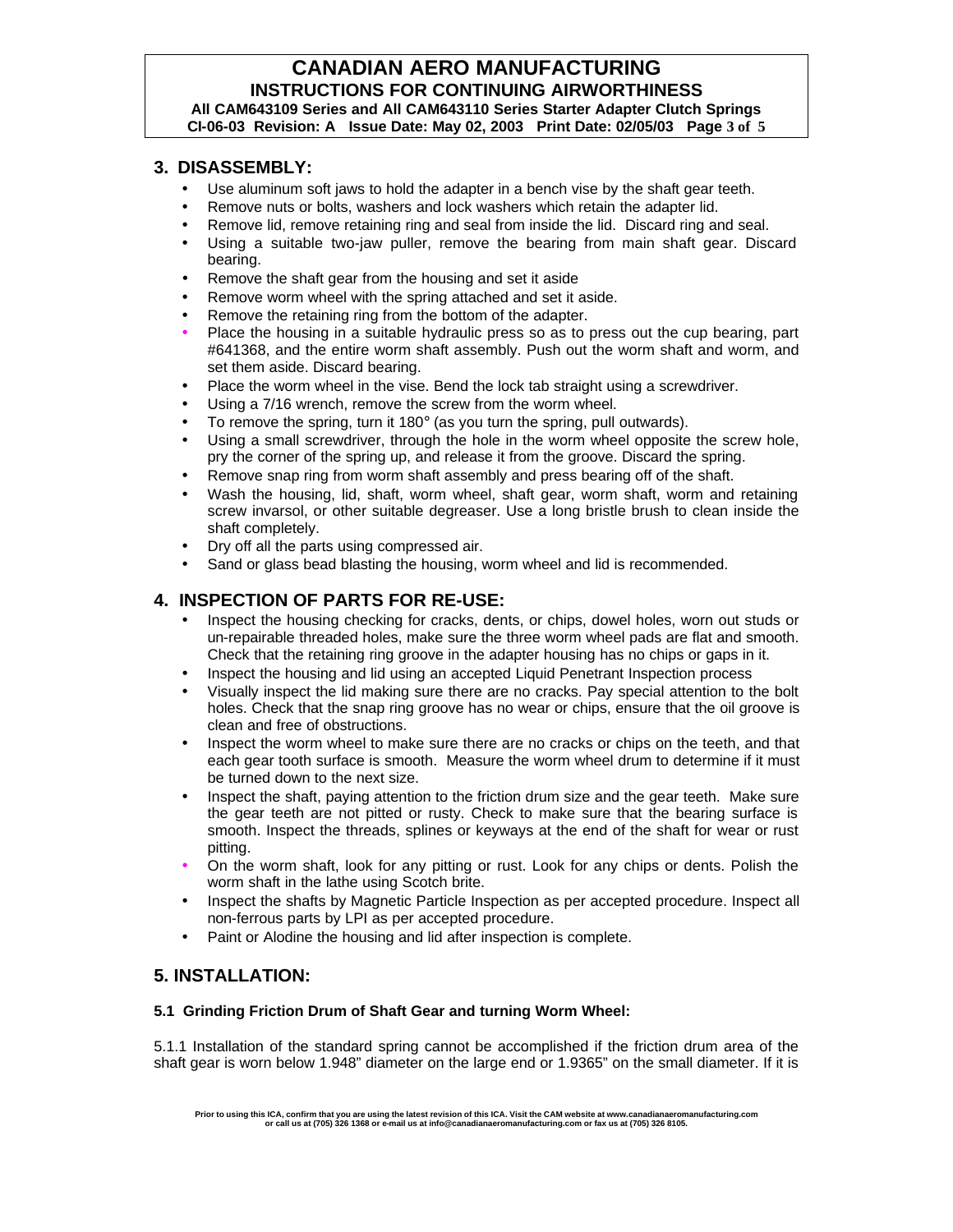### **CANADIAN AERO MANUFACTURING INSTRUCTIONS FOR CONTINUING AIRWORTHINESS All CAM643109 Series and All CAM643110 Series Starter Adapter Clutch Springs CI-06-03 Revision: A Issue Date: May 02, 2003 Print Date: 02/05/03 Page 4 of 5**

found that the friction drum area of the shaft gear is worn below 1.948", or if there is an excessive taper, it may be possible to install an M15 clutch spring.

5.1.2 Installation of the M15 spring will require that the friction drum area of the shaft gear be ground down to obtain a final preferred diameter of 1.935", with an absolute minimum diameter of 1.933" on the large diameter and 1.923", with an absolute minimum diameter of 1.922" on the small diameter. The newly ground corner of the friction drum must be chamfered at a 45° angle to prevent worm wheel damage, and the surface finish must be 32 micro-inches or smoother. Wire wheel the threads of the shaft, and polish it using Scotch Brite.

#### **5.2 Turning worm wheel:**

5.2.1 Lathe cut the proper taper on the worm wheel if the dimensions are lower than the standard sizes of 1.938 to 1.937" on the small diameter and 1.960 to 1.955" on the large diameter. M15 sizes are as follows:

Large diameter from 1.945 to 1.940" and the small diameter from 1.923 to 1.922".

#### **5.3 Installation of New Spring and Assembly of Starter Adapter:**

- 5.3.1 Installation of the CAM Clutch Spring is to be accomplished as described below:
	- Apply white lithium grease to the drum of the worm wheel and the inside of the spring. Turn and push the spring onto the worm wheel until it sits in the groove at the base of the worm wheel.
	- Ensure that the notch in the spring lines up with the screw hole.
	- Place the lock tab part #MS9276-10 over the screw hole and then insert and tighten the screw, the torque to be applied is 25-35 inch pounds.
	- Place the shaft vertically in the vise and apply white lithium grease to the friction drum and slide the worm wheel and spring onto the shaft, it will be a snug fit.
	- Place some white lithium grease in the center of bearing part #641368. Using a long handled drift, tap the bearing into the adapter.
	- Put white lithium grease on the three worm wheel pads inside the adapter housing.
	- Slide the bearing part# CAM13041 onto the worm shaft and put the new snap ring part#MS16626-3078 on. Put white lithium grease on the worm and slide the entire worm assembly into the adapter housing.
	- Put the retaining ring# CAM502287 into the retaining ring groove.
	- Slide the shaft with the worm wheel attached into the housing and let the worm wheel sit on the pads inside the housing.
	- Place a plain washer and a lock washer on the lid bolts or nuts and tighten them into place.
	- Torque the bolts to manufacturer's specifications.
	- Check the function of the adapter as follows: Using a large screwdriver turn the worm shaft counter clockwise and push the housing away from you to make sure it does not slip.

### **6. CONTINUING AIRWORTHINESS INSTRUCTIONS:**

6.1 The continuing airworthiness of the clutch spring, and the starting system as a whole, is unchanged from the original instructions included in the TCM publications for the Continental Engines. Once properly installed, the CAM spring will function in exactly the same way as the original Continental product. All maintenance functions required by Continental must be carried out accordingly.